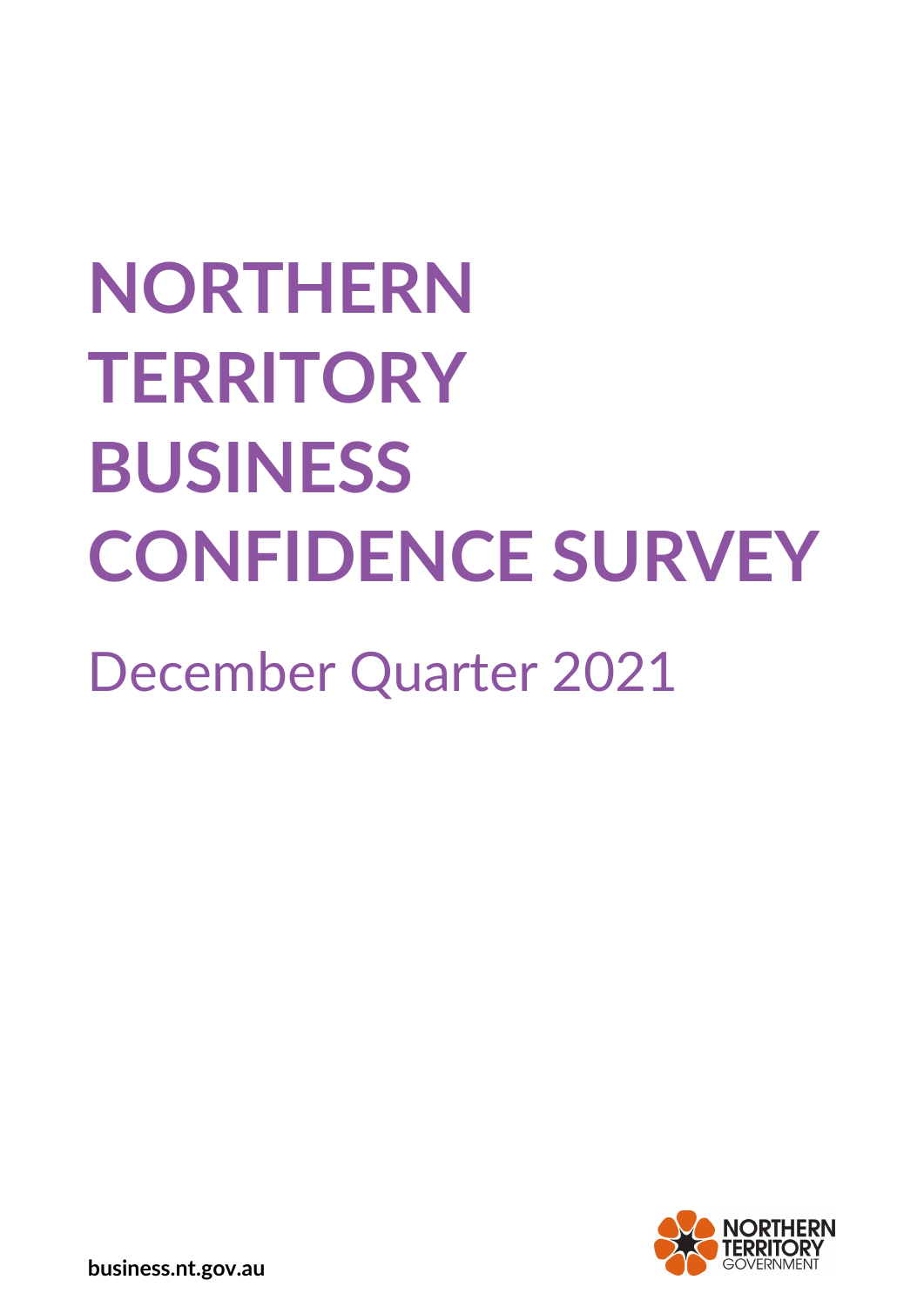# **NORTHERN TERRITORY BUSINESS CONFIDENCE SURVEY**

# **December Quarter 2021**

## **SUMMARY**

- The Territory-wide business confidence level was +58%, down 12 percentage points from the September quarter 2021, but above pre-COVID levels.
- The decline in overall business confidence was primarily due to a greater proportion of businesses moving from fairly confident to neutral. The number of businesses responding that they were worried remains low (10%).
- Between 1 October and 31 December 2021, 414 businesses were surveyed across Territory regions and industry sectors.
- Business confidence by region ranged from +93% in East Arnhem to +19% in the Alice Springs region.
- 49% of businesses surveyed expected to perform better this year compared to the previous year, representing a 14 percentage point decrease from the previous quarter.

# **INTRODUCTION**

Northern Territory Business Confidence is a quarterly publication which highlights confidence levels of Territory-wide businesses.

The survey covers urban and regional areas of the Territory and captures different industry sectors and business sizes (small, medium and large).

Monitoring business confidence levels is important as it is a key barometer and a leading indicator of business conditions and the overall health of the economy. Business confidence drives business growth and investment, supports employment opportunities and attracts people to the region.

Information about the survey methodology is included at the end of the report.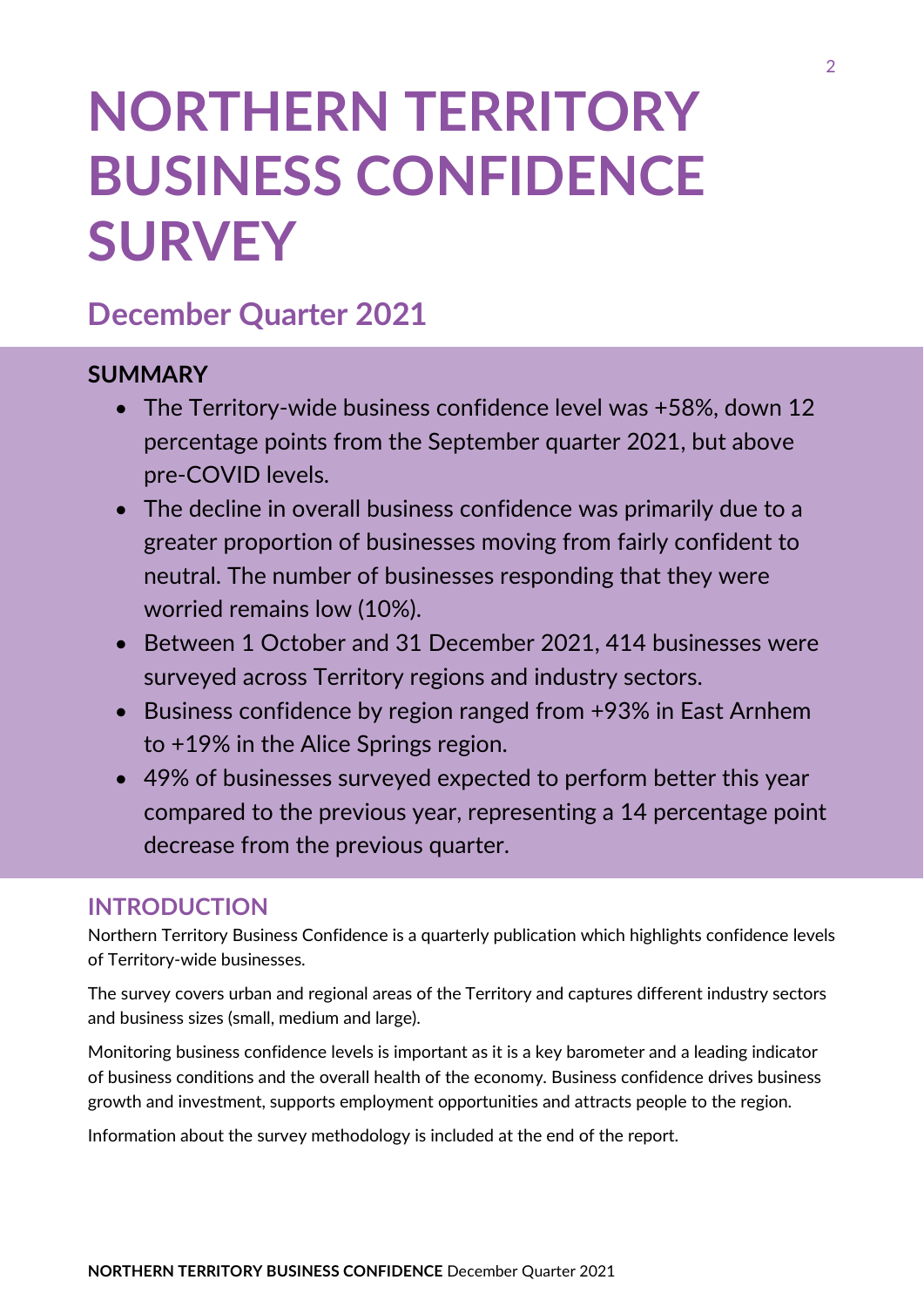# **NUMBER OF BUSINESSES SURVEYED BY REGIONS**

**(ABS STATISTICAL AREA 3 – SA3 LEVELS)**



| <b>REGION</b>               | <b>TOTAL NO OF</b><br><b>BUSINESSES</b> | <b>BUSINESSES</b><br><b>SURVEYED</b> | <b>PROPORTIONAL</b><br>OF TOTAL |
|-----------------------------|-----------------------------------------|--------------------------------------|---------------------------------|
| <b>Greater Darwin</b>       | 10 908                                  | 242                                  | 2.2%                            |
| Daly-Tiwi-West Arnhem       | 358                                     | 18                                   | 5.0%                            |
| East Arnhem                 | 230                                     | 15                                   | 6.5%                            |
| Katherine (Big Rivers)      | 958                                     | 26                                   | 2.7%                            |
| <b>Barkly-Tennant Creek</b> | 180                                     | 21                                   | 11.7%                           |
| <b>Alice Springs</b>        | 1954                                    | 73                                   | 3.7%                            |
| Unclassified                | 379                                     | 19                                   | 5.0%                            |
| <b>TOTAL</b>                | 14 947                                  | 414                                  | 2.8%                            |

Source: ABS Cat. No. 8165.0

3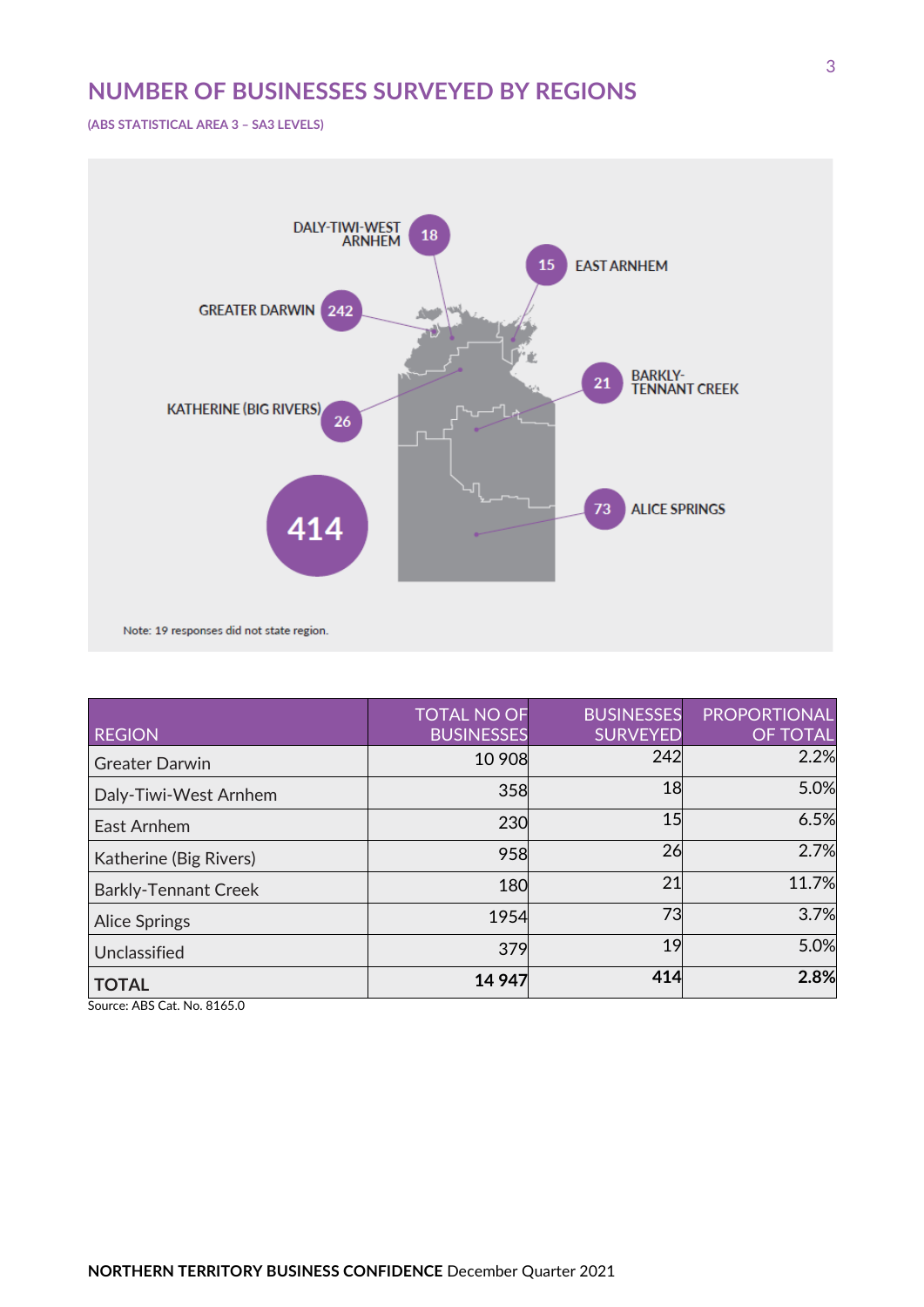## **BUSINESS CONFIDENCE**

# *Q. How confident are you about your business prospects for the next 12 months?*

#### **TERRITORY WIDE**

In the December quarter 2021, the Territory-wide business confidence index was +58%. The response rate for this question was 99.7%.



# **OVERALL BUSINESS CONFIDENCE INDEX**

Note: Individual confidence categories may not add up to the net balance figure due to rounding.

#### **REGIONAL SUMMARY**

Business confidence varied among Territory regions, ranging from +93% in East Arnhem to +19% in the Alice Springs region.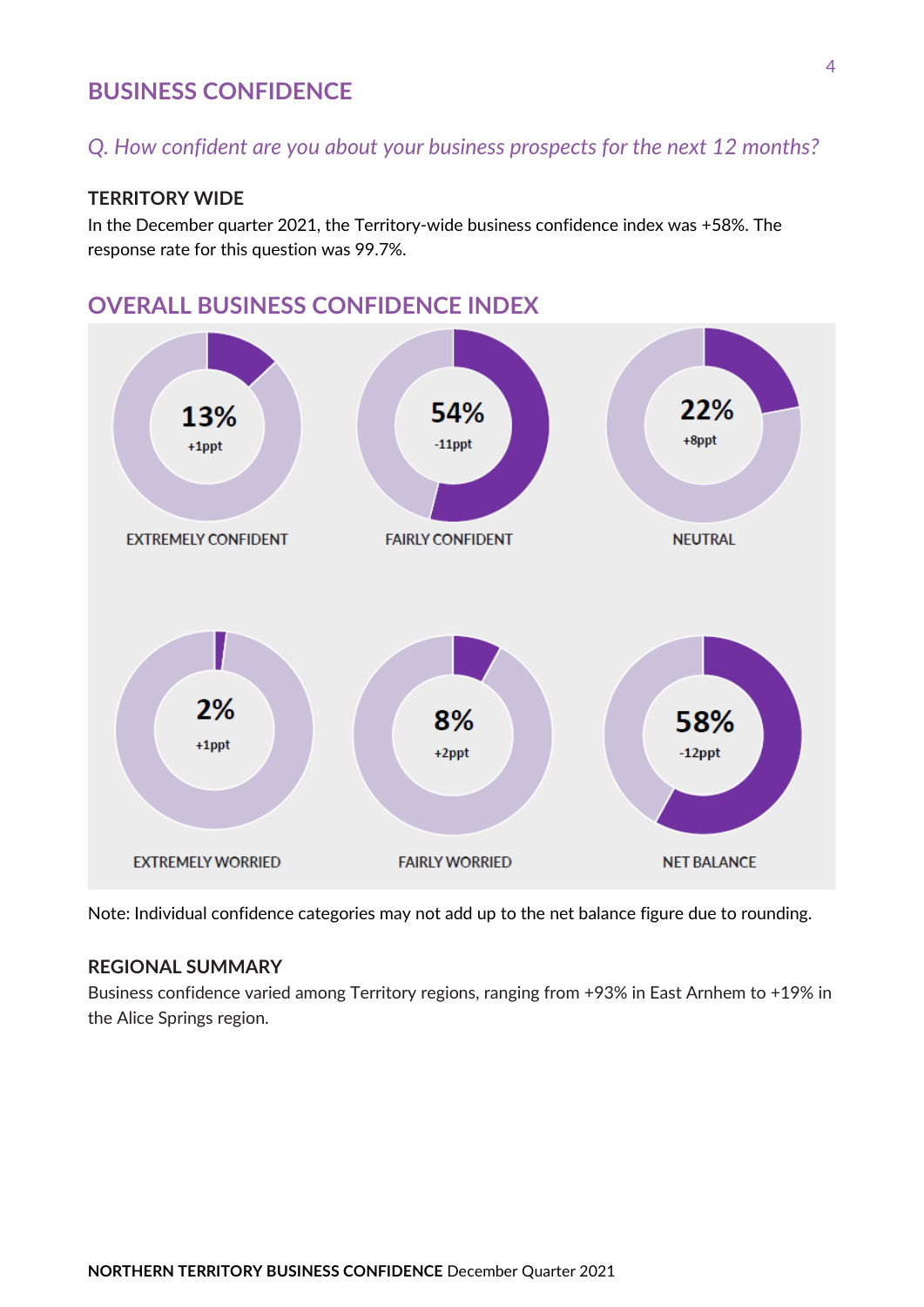

# **CONFIDENCE TRENDS**

#### **TERRITORY WIDE**

|             | Dec Qtr | Mar Qtr | Jun Qtr | Sep Qtr | Dec Qtr  |
|-------------|---------|---------|---------|---------|----------|
|             |         |         |         |         | 2021<br> |
| Confident   | 74%     | 70%     |         | 77%l    | 68%      |
| Worried     |         | 8%      | 2%      | 7%l     | 10%      |
| Net balance |         | 32%     |         | 70%     | 58%      |

In the December quarter 2021, business confidence decreased 12 percentage points to +58% from the previous quarter. This also represents a 9 percentage point decrease from the December quarter 2020.

The above table and the chart below show that the level of overall business confidence in the Territory has rebounded strongly since the June quarter 2020, despite falling over the past two quarters.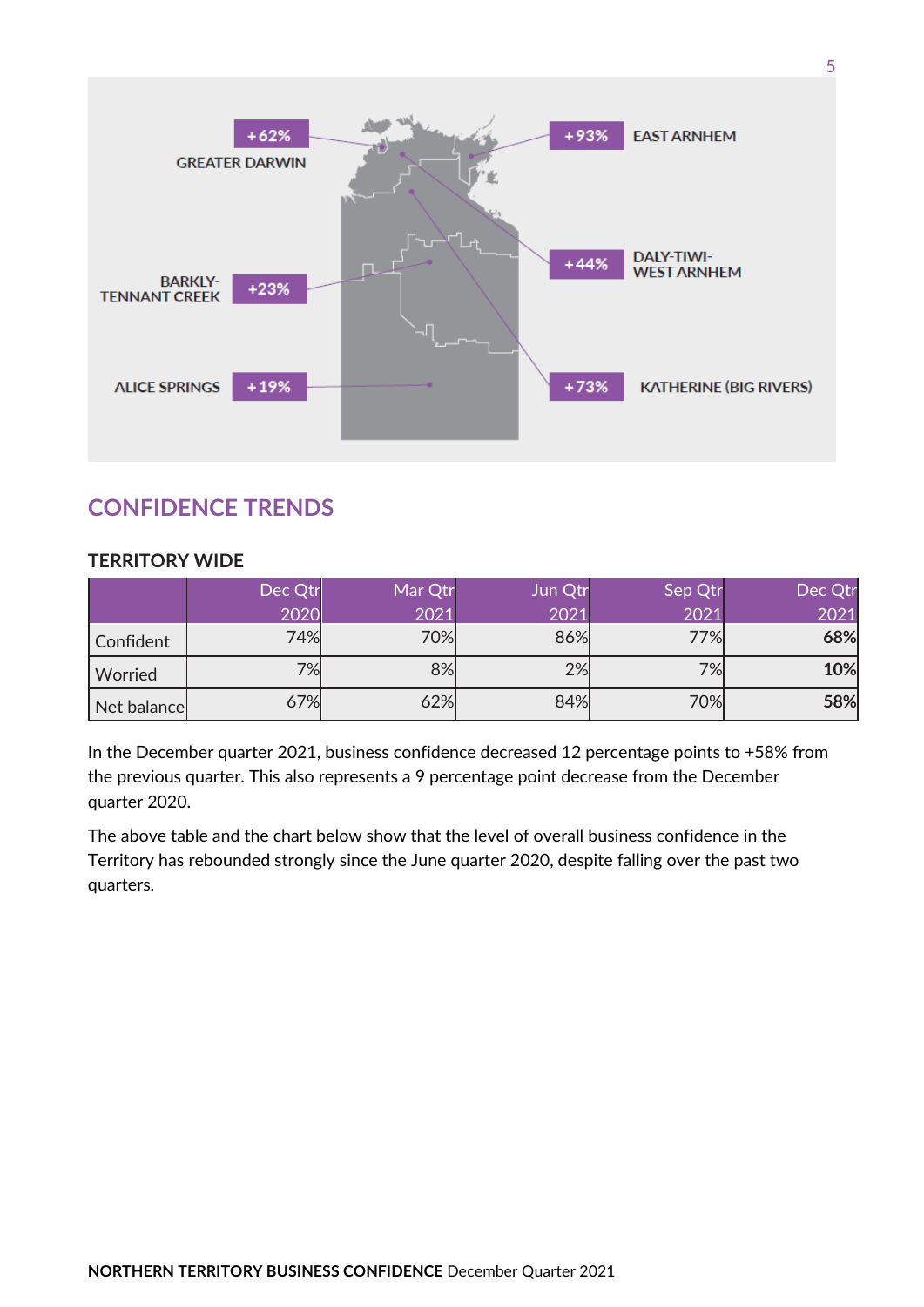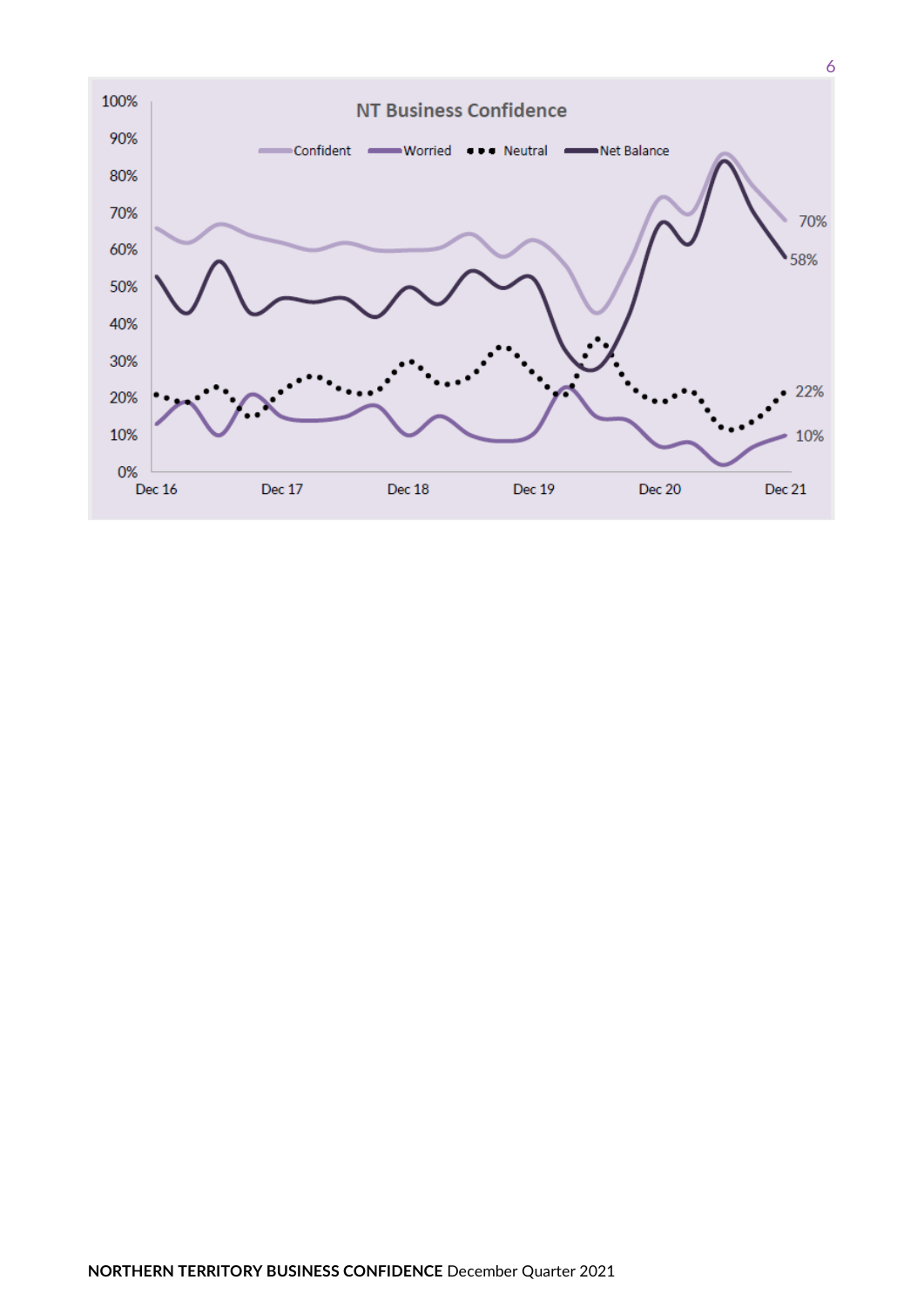#### **ANNUAL AVERAGE BUSINESS CONFIDENCE**

Yearly average business confidence in 2021 was +69%, compared to +43% in 2020. The lower annual average business confidence in 2020 was primarily due to restrictions related to COVID-19.



#### **BUSINESS CONFIDENCE BY REGION**

In the December quarter 2021, business confidence decreased in all regions except Katherine (Big Rivers), Barkly-Tennant Creek, and East Arnhem, where confidence increased.

|                       | Dec Qtr | Mar Qtr | Jun Qtr | Sep Qtr | Dec Qtr |
|-----------------------|---------|---------|---------|---------|---------|
| <b>REGION</b>         | 2020    | 2021    | 2021    | 2021    | 2021    |
| <b>Greater Darwin</b> |         |         |         |         |         |
| Confident             | 75%     | 71%     | 83%     | 81%     | 70%     |
| Worried               | 4%      | 5%      | 1%      | 5%      | 8%      |
| Net balance           | 71%     | 66%     | 82%     | 76%     | 62%     |
| Daly-Tiwi-West Arnhem |         |         |         |         |         |
| Confident             | 93%     | 71%     | 73%     | 100%    | 72%     |
| Worried               | 0%      | 0%      | 7%      | 0%      | 28%     |
| Net balance           | 93%     | 71%     | 66%     | 100%    | 44%     |
| East Arnhem           |         |         |         |         |         |
| Confident             | 80%     | 92%     | 84%     | 86%     | 93%     |
| Worried               | 4%      | 0%      | 5%      | 3%      | 0%      |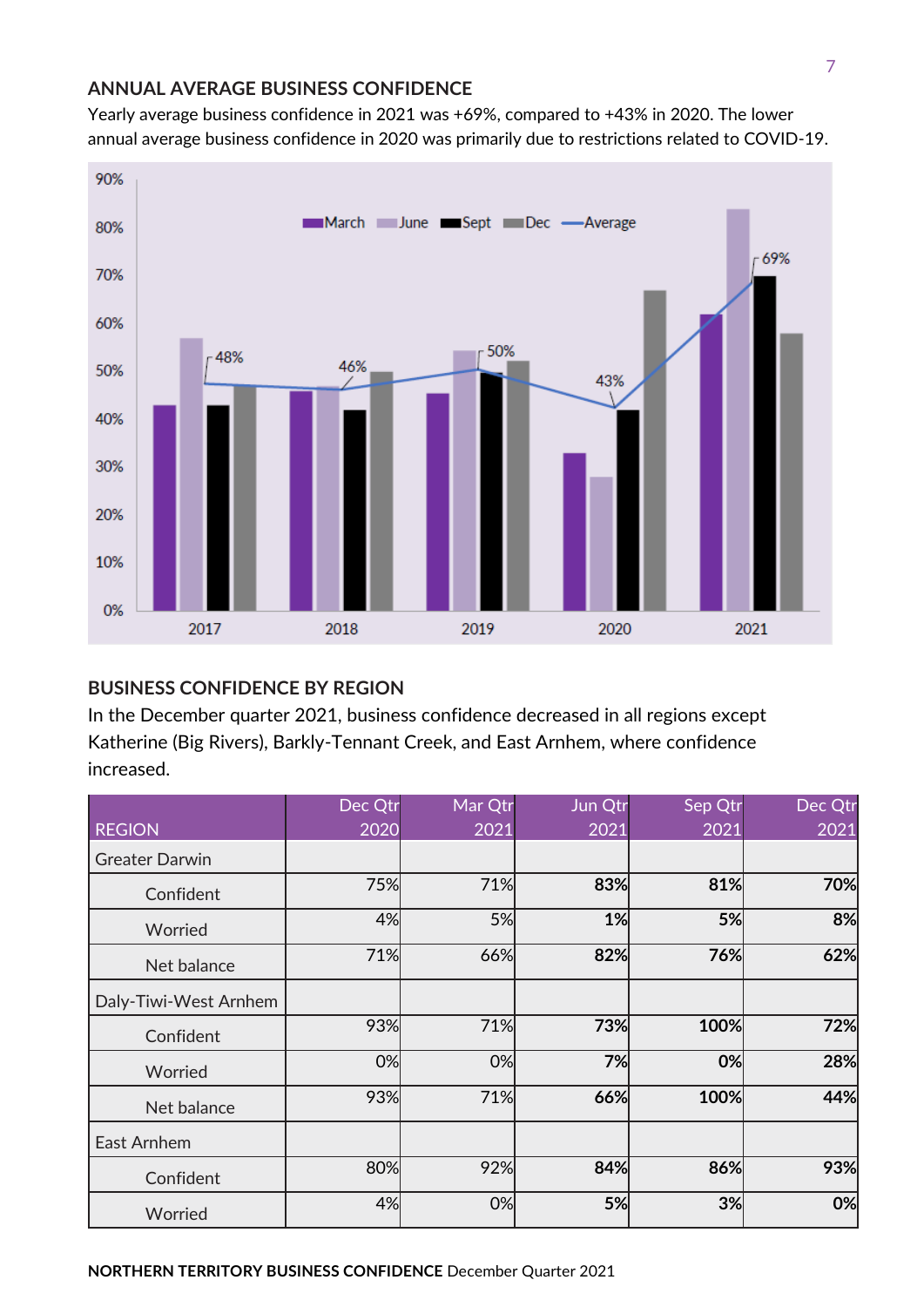|                             |                 |         |         |         | 8       |
|-----------------------------|-----------------|---------|---------|---------|---------|
|                             | Dec Qtr         | Mar Qtr | Jun Qtr | Sep Qtr | Dec Qtr |
| <b>REGION</b>               | 2020            | 2021    | 2021    | 2021    | 2021    |
| Net balance                 | 76%             | 82%     | 79%     | 83%     | 93%     |
| Katherine (Big Rivers)      |                 |         |         |         |         |
| Confident                   | 72%             | 94%     | 75%     | 65%     | 81%     |
| Worried                     | 8%              | 0%      | 13%     | 30%     | 8%      |
| Net balance                 | 64%             | 94%     | 62%     | 35%     | 73%     |
| <b>Barkly-Tennant Creek</b> |                 |         |         |         |         |
| Confident                   | 100%            | 67%     | n.a.    | n.a.    | 52%     |
| Worried                     | 0%              | 0%      | n.a.    | n.a.    | 29%     |
| Net balance                 | 100%            | 67%     | n.a.    | n.a.    | 23%     |
| <b>Alice Springs</b>        |                 |         |         |         |         |
| Confident                   | 65%             | 47%     | 73%     | 70%     | 41%     |
| Worried                     | $22\frac{1}{2}$ | $26\%$  | 8%      | 9%      | 22%     |
| Net balance                 | 43%             | 21%     | 65%     | 61%     | 19%     |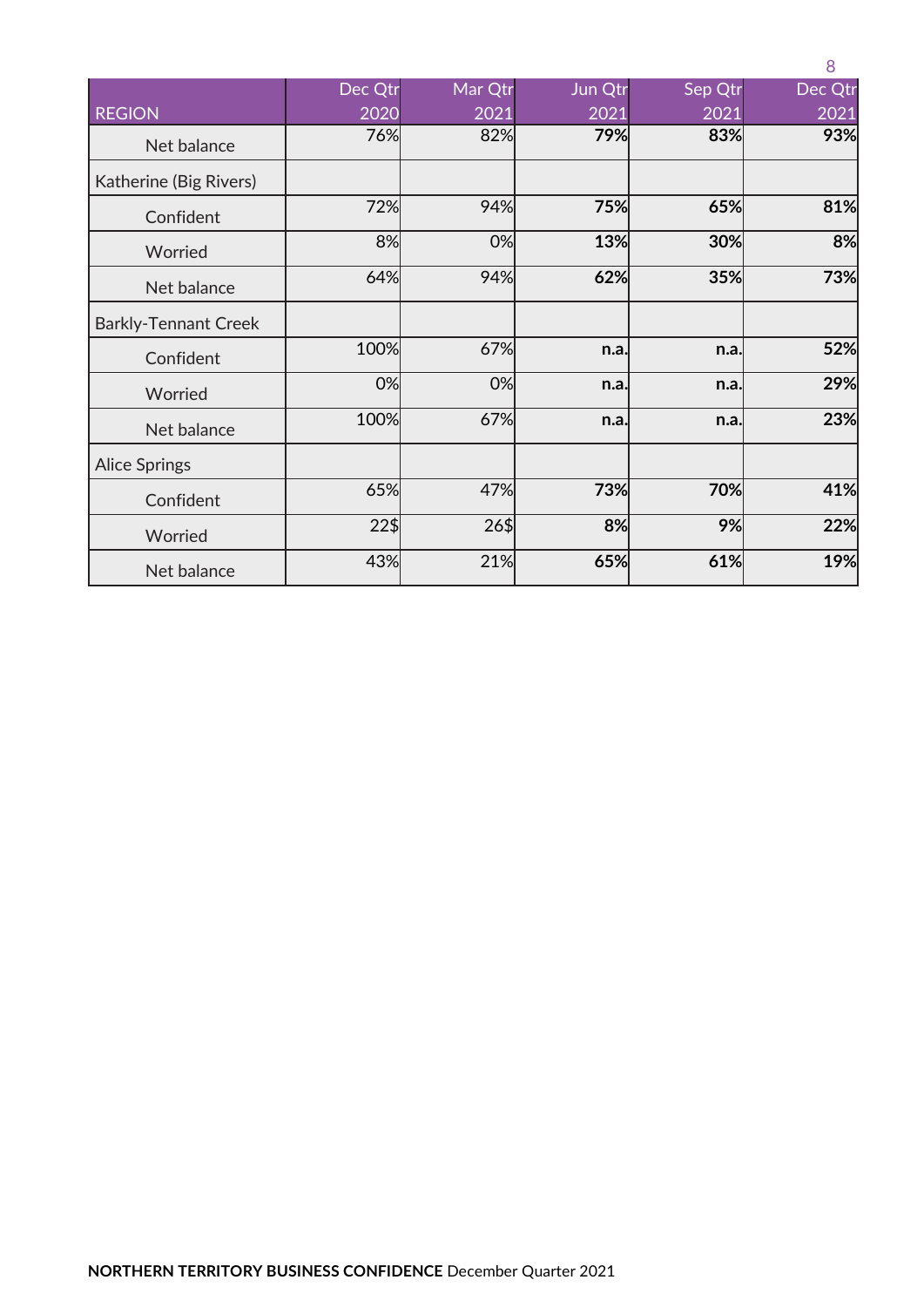#### **BUSINESS CONFIDENCE BY INDUSTRY**

In the December quarter 2021, business confidence decreased in all industries except: Mining; Manufacturing; Wholesale Trade; Public Administration and Safety; and Health Care and Social Assistance. The table below displays the top 10 most surveyed industries.

| <b>SECTOR</b>                               | <b>CONFIDENT</b> | <b>WORRIED</b> | <b>NET BALANCE</b> |         |         |
|---------------------------------------------|------------------|----------------|--------------------|---------|---------|
|                                             |                  |                | Dec Qtr            | Sep Qtr | Jun Qtr |
|                                             |                  |                | 2021               | 2021    | 2021    |
| Professional, Scientific and Technical      | 45%              | 18%            | 27%                | 55%     | 86%     |
| Transport, Postal and<br>Warehousing        | 50%              | 38%            | 12%                | 50%     | 60%     |
| <b>Arts and Recreation Services</b>         | 52%              | 24%            | 28%                | 54%     | 73%     |
| Agriculture, Forestry and Fishing           | 55%              | 9%             | 46%                | 50%     | 100%    |
| <b>Other Services</b>                       | 56%              | 6%             | 50%                | 78%     | 74%     |
| <b>Accommodation and Food Services</b>      | 58%              | 15%            | 43%                | 59%     | 75%     |
| Retail Trade                                | 60%              | 12%            | 48%                | 69%     | 54%     |
| Construction                                | 71%              | 7%             | 64%                | 76%     | 71%     |
| Manufacturing                               | 86%              | 0%             | 86%                | 75%     | 86%     |
| <b>Health Care and Social</b><br>Assistance | 86%              | 3%             | 83%                | 79%     | 80%     |

Note: Caution is advised when using this data as the sample size in some sectors may be relatively small.

#### **INDUSTRY EXPECTATIONS**

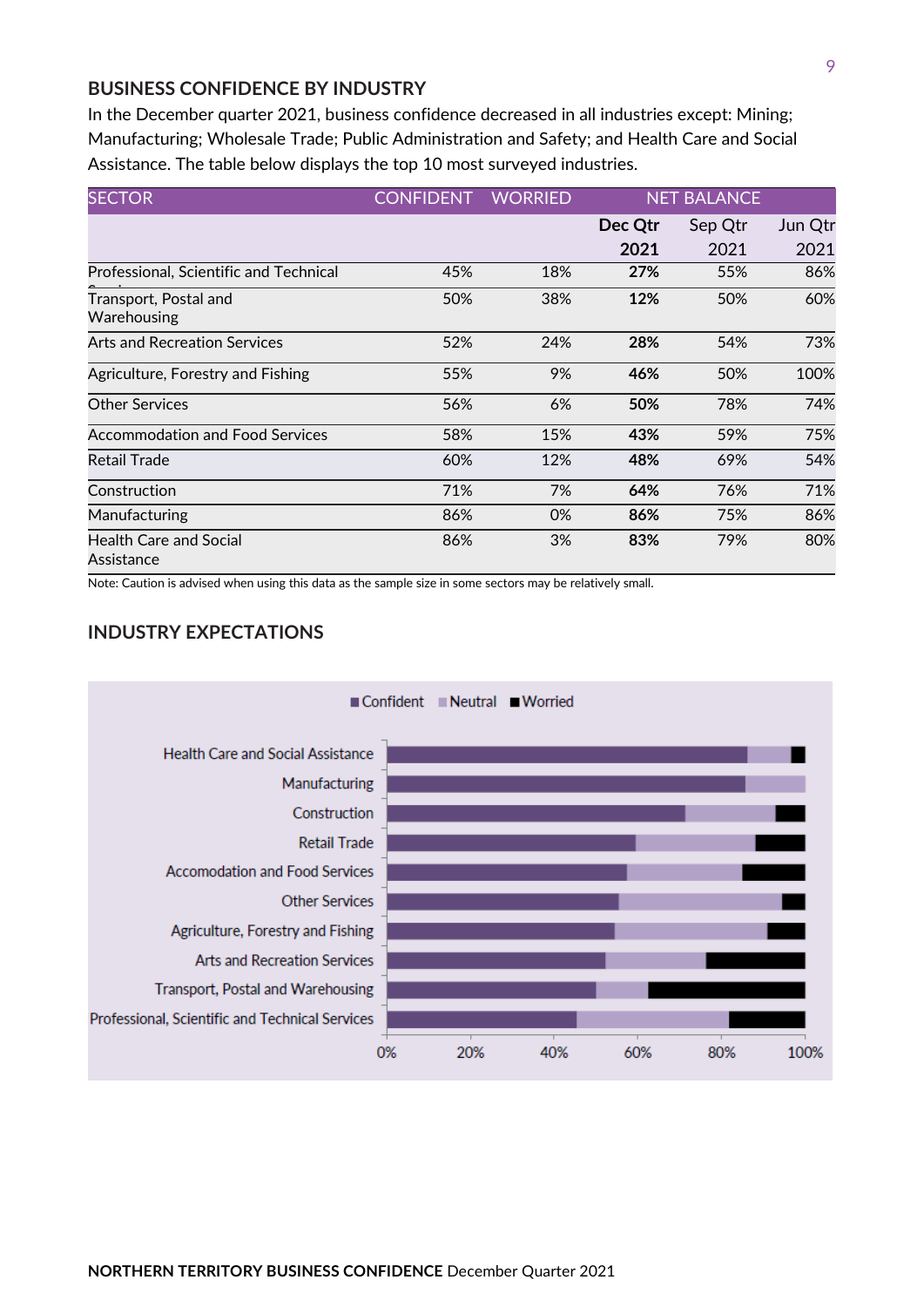# **KEY BUSINESS INSIGHTS**

#### **CONFIDENT**

Of the Territory businesses confident about their business prospects for the next 12 months, key reasons cited are: 'strong customer relations'; 'been in business a long time'; 'strong market position'; and 'business opportunity'. The graph below shows the relative importance of the key reasons for confidence.



Note: a business can submit more than one response

#### **WORRIED**

Of those Territory businesses worried about their business prospects for the next 12 months, the main reasons cited for being worried are: 'lack of suitably skilled workers'; 'decreasing business/sales'; and 'government red tape'. Territory businesses also noted COVID and the lack of international travellers as reasons they were worried about their business prospects. The graph below shows the relative importance of the key reasons for being worried for the last two quarters.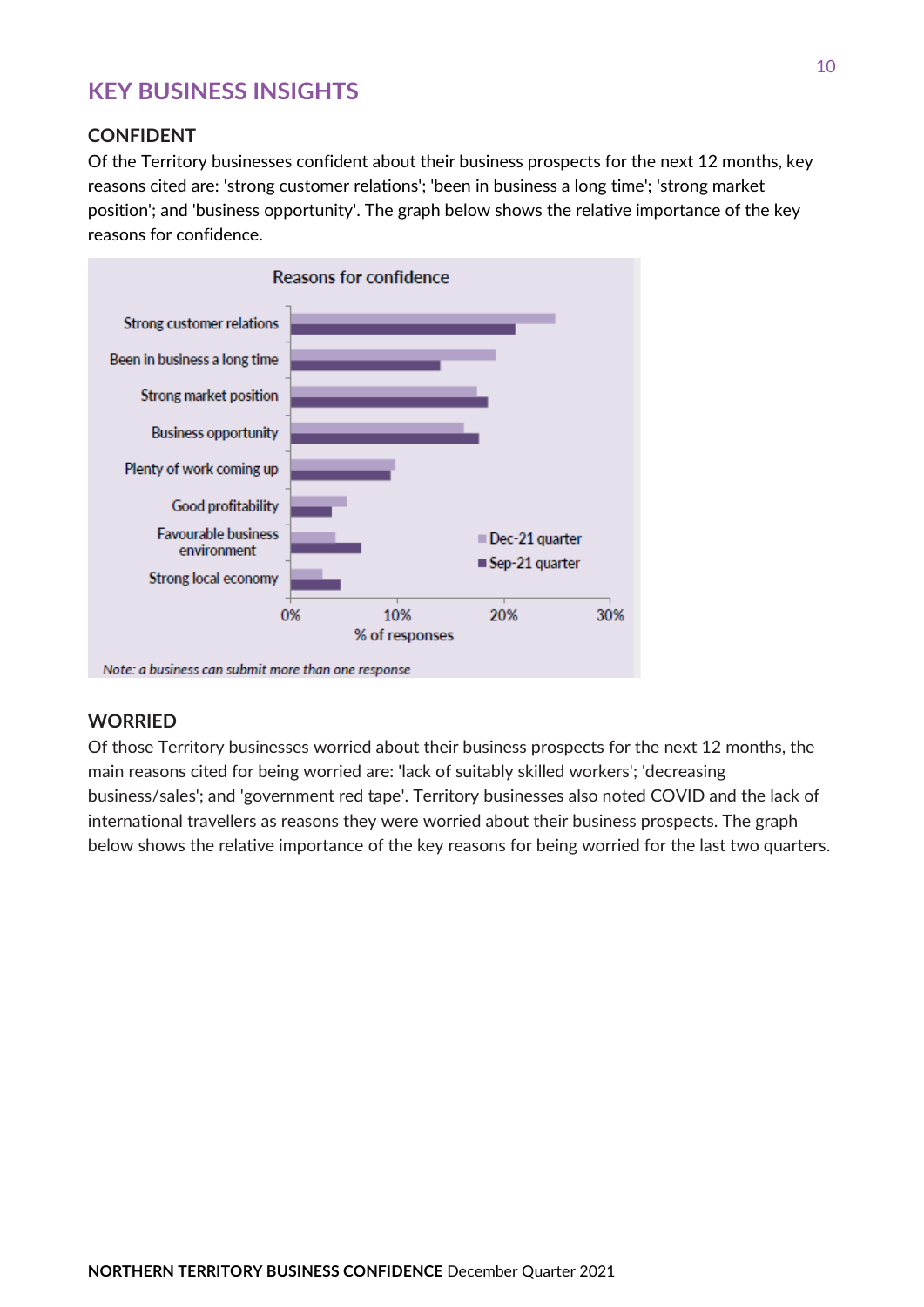

# **BUSINESS PERFORMANCE**

### *Q. How's your business performing this year compared to last year?*

49% of Territory businesses noted that their business performance is better this year compared to last year, while 36% of the businesses stated that business performance is the same as last year, and 15% of businesses stated their business performance is worse than last year.



#### **TREND IN BUSINESS PERFORMANCE**

Compared to the same quarter in previous years, more businesses reported that their performance was getting better. Fewer businesses reported that their performance was worse compared to the previous year, while the proportion of businesses reporting their performance was the same, remained stable over the same period.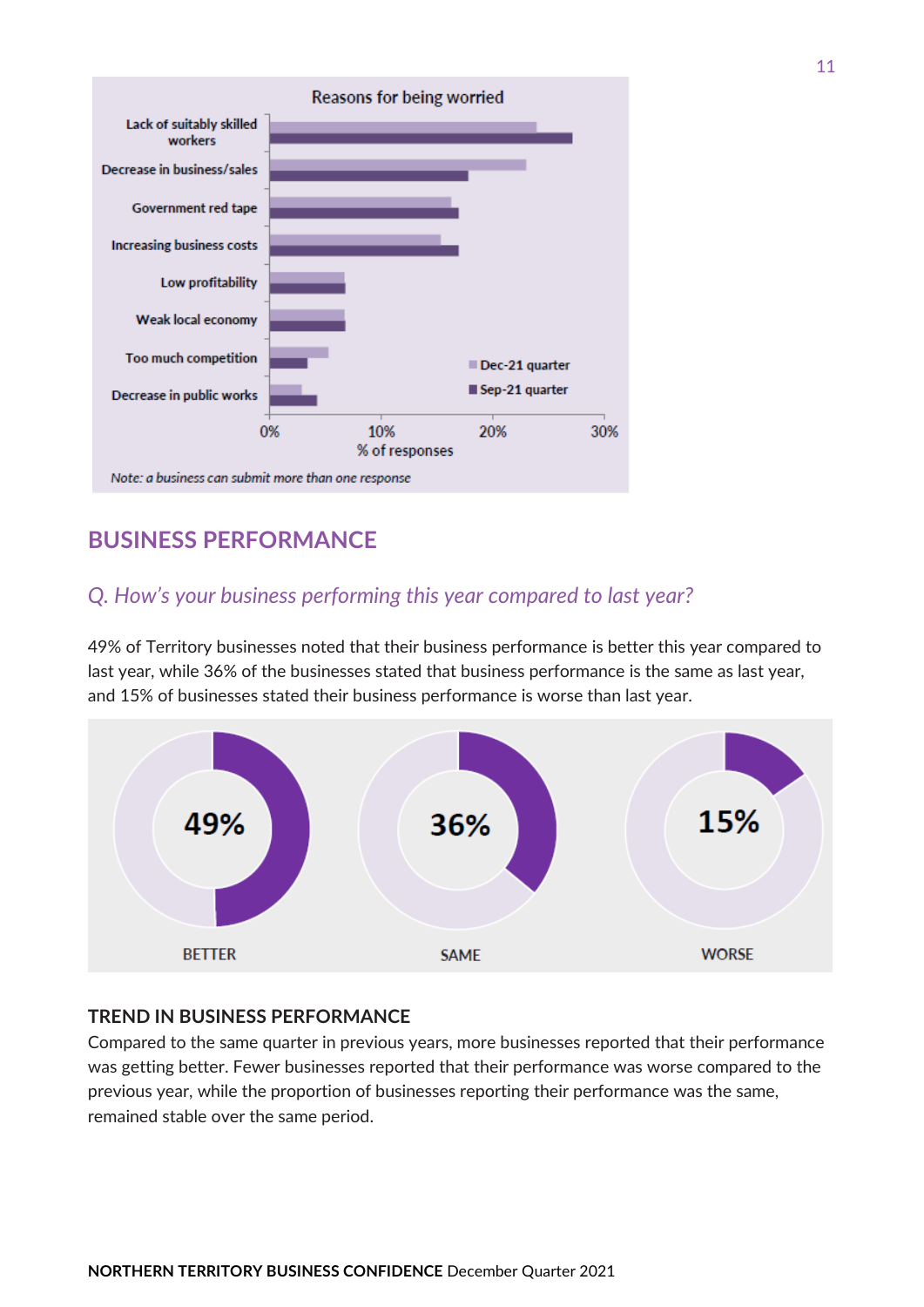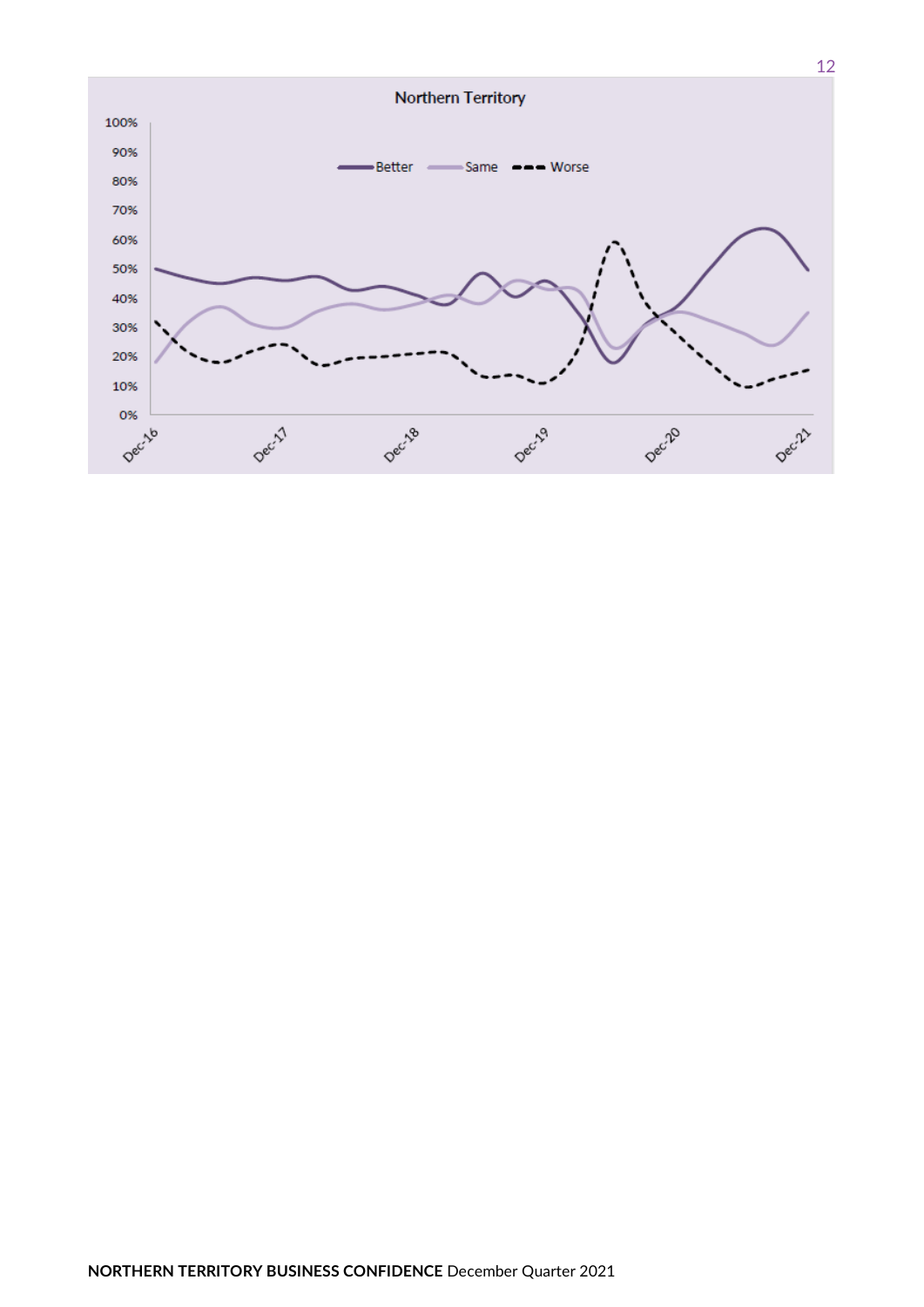#### **BUSINESS PERFORMANCE BY REGION**

The table and graphs below highlight that business performance levels varied among businesses in the regions. Compared to the previous quarter, expectations for business performance have improved in Katherine (Big Rivers), East Arnhem, and Barkly-Tennant Creek, while decreasing in the remaining regions.

| STATISTICAL AREA LEVEL 3 (SA3) REGIONS |               | <b>BUSINESS PERFORMANCE</b> |              |  |
|----------------------------------------|---------------|-----------------------------|--------------|--|
|                                        | <b>Better</b> | Same                        | <b>Worse</b> |  |
| <b>Greater Darwin</b>                  | 55%           | 33%                         | 12%          |  |
| Katherine (Big Rivers)                 | 54%           | 19%                         | 27%          |  |
| East Arnhem                            | 69%           | 19%                         | 12%          |  |
| Daly-Tiwi-West Arnhem                  | 67%           | 11%                         | 22%          |  |
| <b>Barkly-Tennant Creek</b>            | 29%           | 43%                         | 28%          |  |
| <b>Alice Springs</b>                   | 26%           | 53%                         | 21%          |  |
| Territory-wide                         | 49%           | 36%                         | 15%          |  |







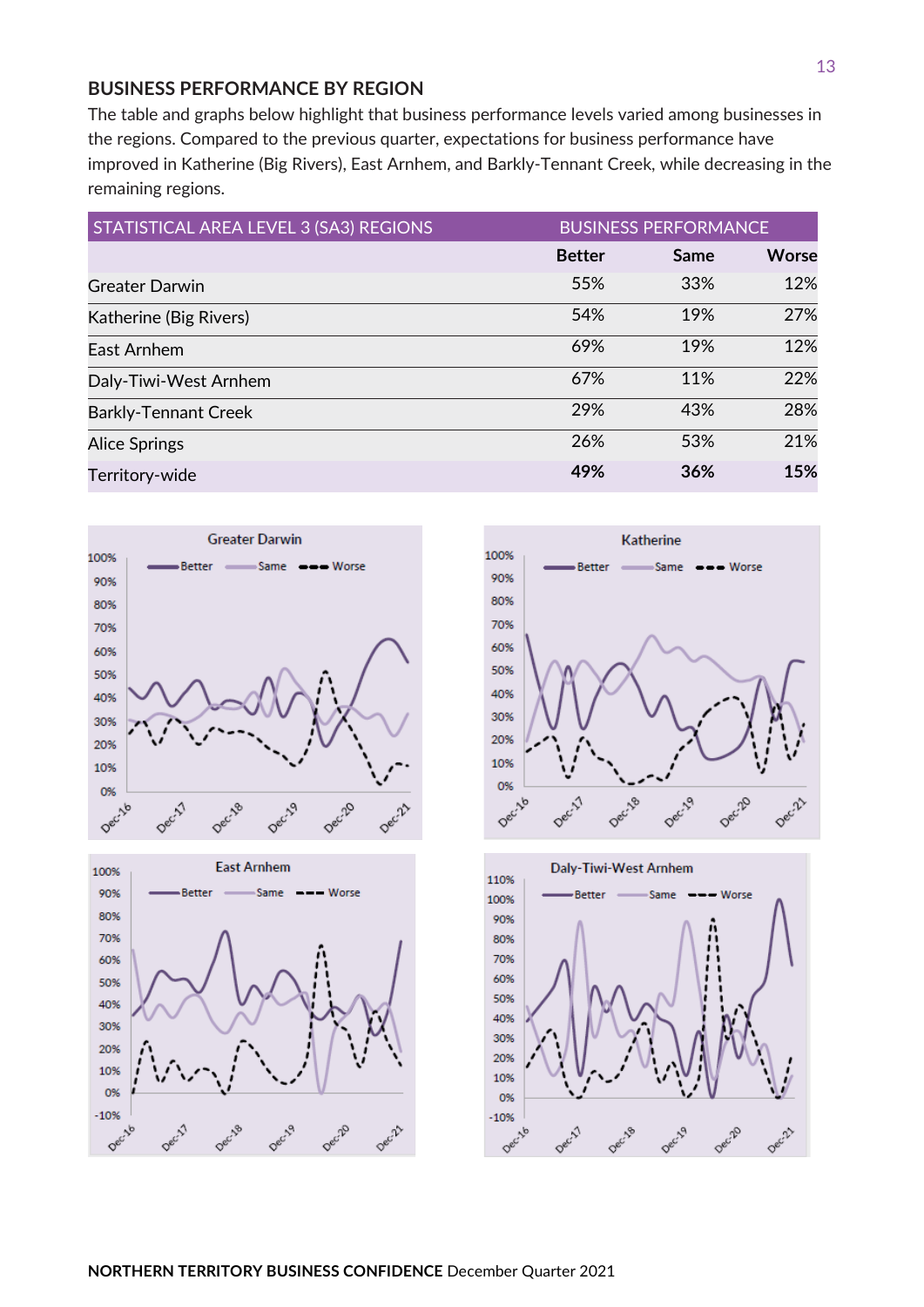

# **SURVEY METHODOLOGY**

A face-to-face survey of businesses operating in the Territory is conducted by the Department of Industry, Tourism and Trade on a quarterly basis. Business confidence is estimated using the business confidence index.

There are approximately 15 000 operating businesses in the Territory. Therefore, for the sample survey to achieve a 95% confidence level with a margin of error of 5%, 375 survey responses are required.

Business confidence index is calculated as the difference between the proportion of businesses that are 'confident about their business prospects for the next 12 months' minus the proportion of businesses that are 'worried about their business prospects for the next 12 months' (net balance approach).

The higher the net balance the greater the level of business confidence. For example, if 60% of businesses are confident and 40% of businesses are worried, the net balance is +20%. Survey responses are also analysed by region and industry sector of businesses.

The business confidence results are presented for overall Northern Territory, Greater Darwin (Darwin City, Darwin suburbs, Palmerston and Litchfield) and for individual regions.

The overall Territory-wide confidence index is weighted to account for the number of businesses in each of the regions. The weights are based on the proportion of total Territory businesses in each region. The weighted result provides a more balanced reflection of overall business confidence.